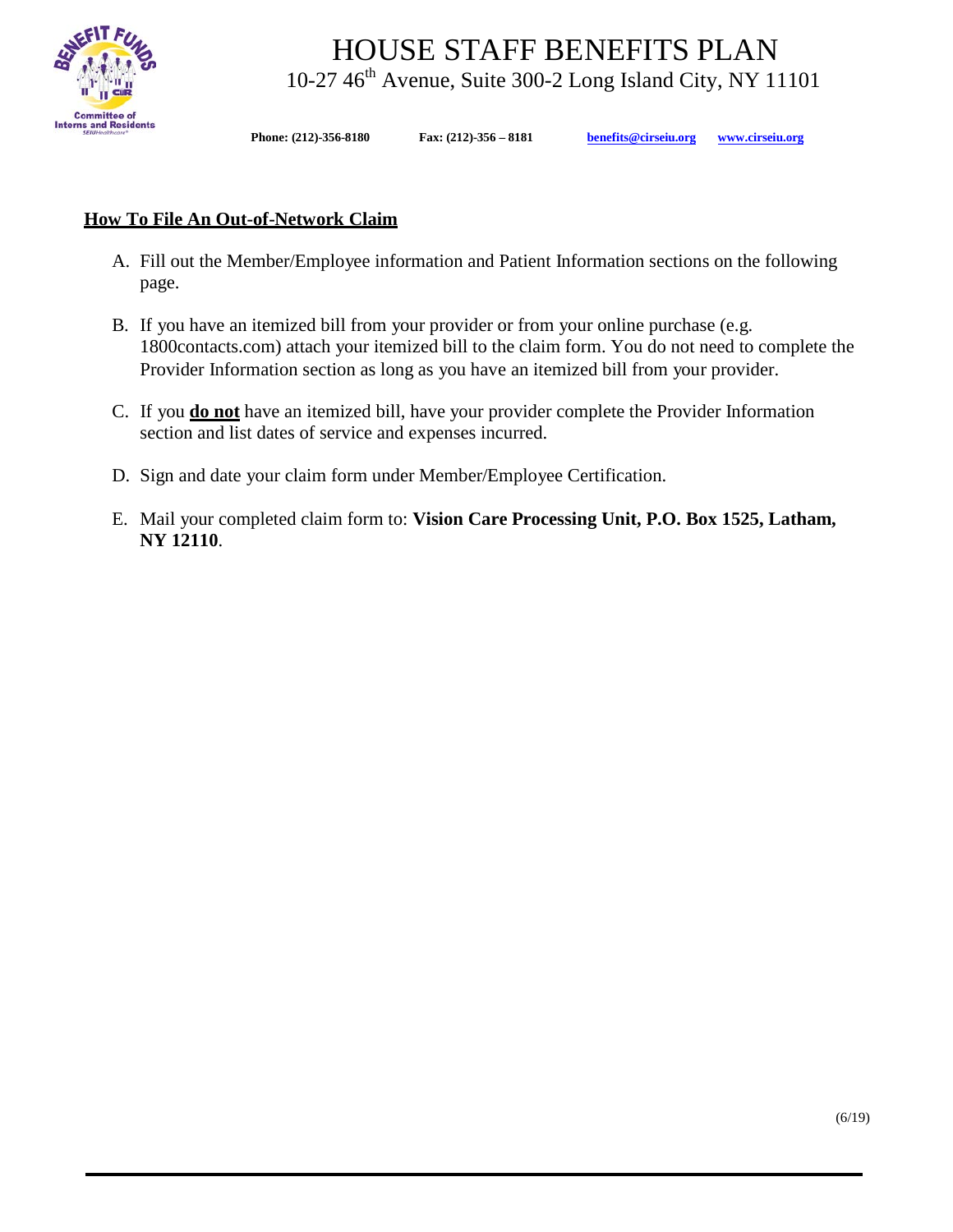

**FOR INTERNAL USE ONLY**

**Auth #:** 

**Paid** 0 **Denied** 0 **Pended** 0

**SEE LIFE** 

**Direct Reimbursement Claim Form**

## **Important Information:**

- 1. Use this form to request reimbursement for services received from providers who do not participate in the Davis Vision network.
- 2. Expenses for both examinations and eyewear can be claimed on this form. Only services listed on this form will be considered for reimbursement.
- 3. Make sure that all sections are completed, that you and the providers(s) have signed the form, and that all services, charges, and service dates have been entered. If the form is incomplete, additional information may be required. This may result in a delay of **payment for eligible benefits.**
- 4. Please submit claim reimbursement for each patient on a separate claim form.
- 5. Please note that the **member's** (or employee's or authorized person's) signature is required on this form.
- 6. Mail completed claim form to: **Vision Care Processing Unit, P.O. Box 1525, Latham, NY 12110**.
- 7. The completion and submission of this form does not guarantee eligibility for benefits. Please verify your coverage with your benefits office or call 1-800-999-5431 or visit **[www.davisvision.com](http://www.davisvision.com/)**. The patient is responsible for the costs of all treatment and materials provided.

| Member/Employee Information                                                                                                                                                                                                                                        |              |                  | * Your Member Identification No. is the number by which the company that sponsors your vision care benefits identifies you.                                                                                                                                                                                                                                          |  |
|--------------------------------------------------------------------------------------------------------------------------------------------------------------------------------------------------------------------------------------------------------------------|--------------|------------------|----------------------------------------------------------------------------------------------------------------------------------------------------------------------------------------------------------------------------------------------------------------------------------------------------------------------------------------------------------------------|--|
| (PLEASE PRINT CLEARLY)                                                                                                                                                                                                                                             |              |                  |                                                                                                                                                                                                                                                                                                                                                                      |  |
| Middle Initial<br>First                                                                                                                                                                                                                                            | Last         |                  | Member Identification No.*:                                                                                                                                                                                                                                                                                                                                          |  |
|                                                                                                                                                                                                                                                                    |              |                  |                                                                                                                                                                                                                                                                                                                                                                      |  |
| Street                                                                                                                                                                                                                                                             |              | City             | Zip<br>State                                                                                                                                                                                                                                                                                                                                                         |  |
| Area Code                                                                                                                                                                                                                                                          |              |                  | Area Code                                                                                                                                                                                                                                                                                                                                                            |  |
| <b>Patient Information</b>                                                                                                                                                                                                                                         |              |                  |                                                                                                                                                                                                                                                                                                                                                                      |  |
| Patient Name:                                                                                                                                                                                                                                                      |              |                  |                                                                                                                                                                                                                                                                                                                                                                      |  |
| First<br>Middle Initial                                                                                                                                                                                                                                            | Last         |                  |                                                                                                                                                                                                                                                                                                                                                                      |  |
|                                                                                                                                                                                                                                                                    |              |                  |                                                                                                                                                                                                                                                                                                                                                                      |  |
| Are you and your spouse's benefits both provided by the same agency? O Yes O No                                                                                                                                                                                    |              |                  |                                                                                                                                                                                                                                                                                                                                                                      |  |
| <b>Provider Information</b>                                                                                                                                                                                                                                        |              |                  |                                                                                                                                                                                                                                                                                                                                                                      |  |
| <b>Examiner</b>                                                                                                                                                                                                                                                    |              | <b>Dispenser</b> |                                                                                                                                                                                                                                                                                                                                                                      |  |
|                                                                                                                                                                                                                                                                    |              | Name:            |                                                                                                                                                                                                                                                                                                                                                                      |  |
|                                                                                                                                                                                                                                                                    |              |                  |                                                                                                                                                                                                                                                                                                                                                                      |  |
|                                                                                                                                                                                                                                                                    |              |                  |                                                                                                                                                                                                                                                                                                                                                                      |  |
|                                                                                                                                                                                                                                                                    |              |                  |                                                                                                                                                                                                                                                                                                                                                                      |  |
|                                                                                                                                                                                                                                                                    |              |                  |                                                                                                                                                                                                                                                                                                                                                                      |  |
|                                                                                                                                                                                                                                                                    |              |                  |                                                                                                                                                                                                                                                                                                                                                                      |  |
|                                                                                                                                                                                                                                                                    |              |                  | Date of Service<br>$\mathbf{Express}(s)$ Incurred                                                                                                                                                                                                                                                                                                                    |  |
| 1. Eye Examination                                                                                                                                                                                                                                                 |              |                  | $\sim$ $\sim$<br>$($ $/$ $/$ $)$ $\frac{1}{\sqrt{2}}$ $\frac{1}{\sqrt{2}}$ $\frac{1}{\sqrt{2}}$ $\frac{1}{\sqrt{2}}$ $\frac{1}{\sqrt{2}}$ $\frac{1}{\sqrt{2}}$ $\frac{1}{\sqrt{2}}$ $\frac{1}{\sqrt{2}}$ $\frac{1}{\sqrt{2}}$ $\frac{1}{\sqrt{2}}$ $\frac{1}{\sqrt{2}}$ $\frac{1}{\sqrt{2}}$ $\frac{1}{\sqrt{2}}$ $\frac{1}{\sqrt{2}}$ $\frac{1}{\sqrt{2}}$ $\frac{$ |  |
| 2. Frames                                                                                                                                                                                                                                                          |              |                  | \$                                                                                                                                                                                                                                                                                                                                                                   |  |
| 3. Single Vision Lenses                                                                                                                                                                                                                                            |              |                  | $\mathbb{S}$                                                                                                                                                                                                                                                                                                                                                         |  |
| 4. Bifocal Lenses                                                                                                                                                                                                                                                  |              |                  | $\mathbb{S}$                                                                                                                                                                                                                                                                                                                                                         |  |
| 5. Trifocal Lenses                                                                                                                                                                                                                                                 |              |                  | $\mathbb{S}$                                                                                                                                                                                                                                                                                                                                                         |  |
| 6. Contact Lenses                                                                                                                                                                                                                                                  |              |                  | $\mathbb{S}$                                                                                                                                                                                                                                                                                                                                                         |  |
| 7. Cataract S.V. Lenses                                                                                                                                                                                                                                            |              |                  | \$                                                                                                                                                                                                                                                                                                                                                                   |  |
| 8. Cataract Bifocal Lenses                                                                                                                                                                                                                                         |              |                  | \$                                                                                                                                                                                                                                                                                                                                                                   |  |
| 9. Medically Necessary Contact Lenses                                                                                                                                                                                                                              |              |                  | $\frac{1}{2}$                                                                                                                                                                                                                                                                                                                                                        |  |
|                                                                                                                                                                                                                                                                    | <b>Total</b> |                  | \$                                                                                                                                                                                                                                                                                                                                                                   |  |
| Member/Employee Certification                                                                                                                                                                                                                                      |              |                  |                                                                                                                                                                                                                                                                                                                                                                      |  |
| I certify that the information on this form is correct and authorize the Provider to release appropriate information necessary to process this claim to plan provisions. Additionally, I<br>have read and understand the fraud statement on the back of this form. |              |                  |                                                                                                                                                                                                                                                                                                                                                                      |  |
| Required                                                                                                                                                                                                                                                           |              |                  |                                                                                                                                                                                                                                                                                                                                                                      |  |

**Member/Employee or authorized person's signature Date**